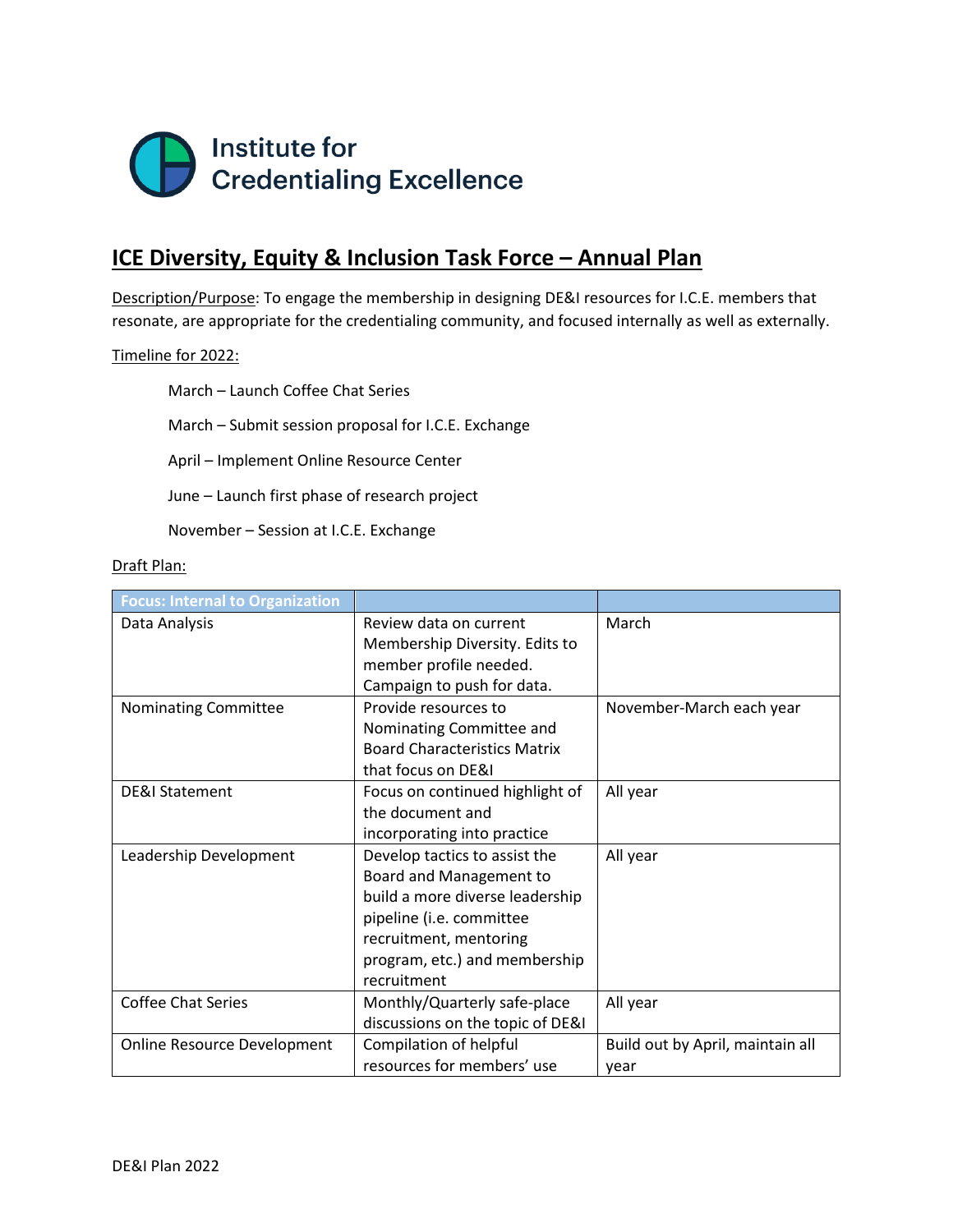| <b>Focus: Member Resources</b><br>(external focus) |                                                                                                                                                                                   |                                                                                                                                                                 |
|----------------------------------------------------|-----------------------------------------------------------------------------------------------------------------------------------------------------------------------------------|-----------------------------------------------------------------------------------------------------------------------------------------------------------------|
| Education                                          | Influence the Educ Committee<br>with the needs of membership<br>related to educational products<br>(i.e. webinars, courses,<br>conference sessions, etc.) on<br>the topic of DE&I | Continued focus. Work with<br>Management to determine any<br>hard costs (other than staff<br>time) to develop courses<br>outside of the Educ Comm if<br>needed. |
| Publications                                       | Determine needs of<br>membership related to<br>publication (i.e. white papers,<br>toolkits, guidance docs, etc.) on<br>the topic of DE&I                                          |                                                                                                                                                                 |
| <b>Articles</b>                                    | Determine authors/topics for<br>publication in ICE's<br><b>Credentialing Insights</b>                                                                                             |                                                                                                                                                                 |
| <b>Toolkit</b>                                     | Determine the relevance, need<br>for a toolkit                                                                                                                                    |                                                                                                                                                                 |
| Research                                           | Determine the need for and<br>scope of relevant research on<br>the topic of DE&I (externally or<br>internally developed;<br>benchmarking, etc.)                                   | Budgeted for 2022; begin plans<br>in February                                                                                                                   |
| <b>Partnership Opportunities</b>                   | SHRM certificate program<br>Others? Dr. Shirley Davis (film<br>for Film Festival)                                                                                                 |                                                                                                                                                                 |
| <b>Outside Consultant</b>                          | Determine the need/usage of<br>an outside consultant.                                                                                                                             | Anytime                                                                                                                                                         |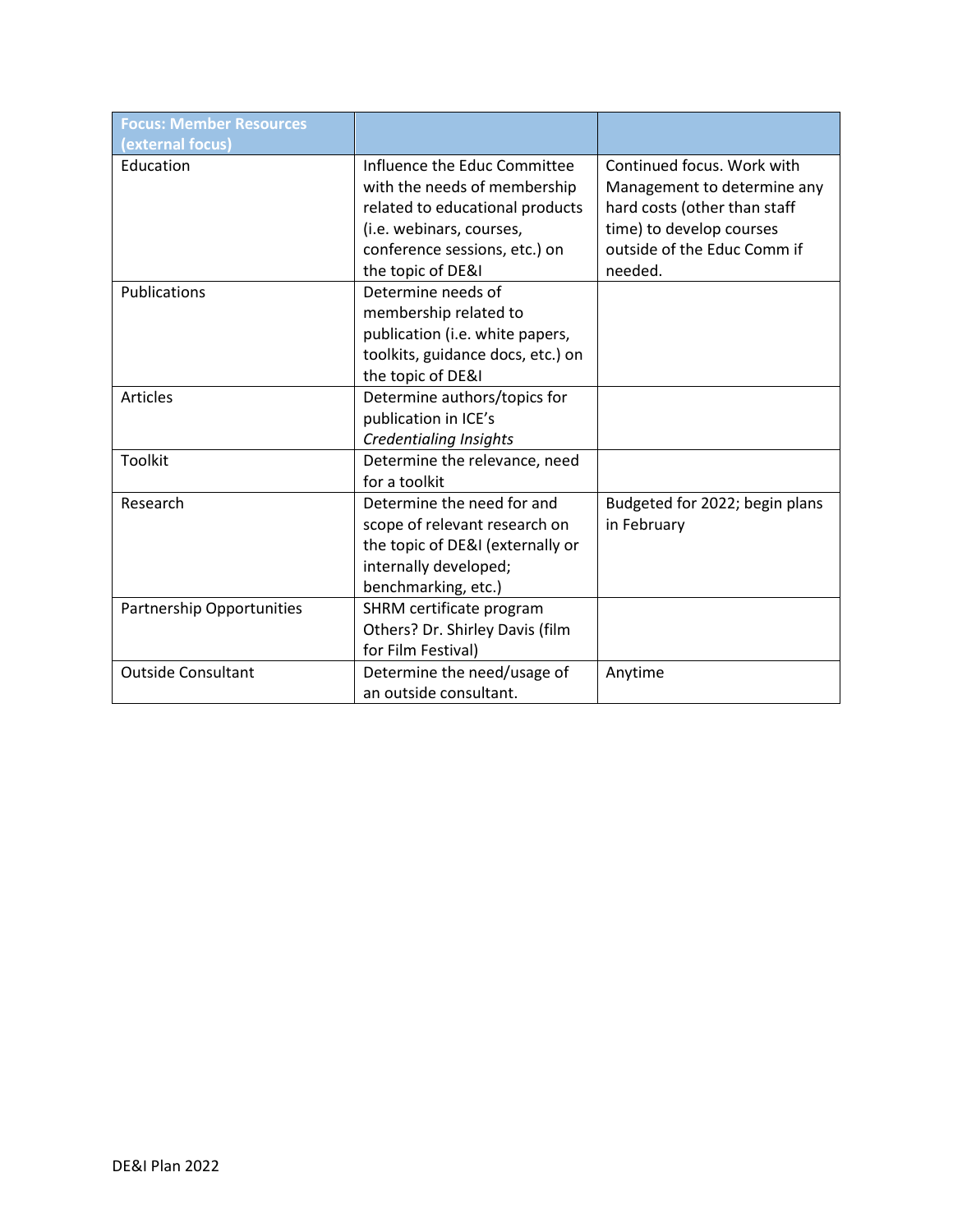## **ICE DE&I Task Force Members**

| <b>Committee</b><br>Role | <b>Name</b>                                  | <b>Organizational</b><br><b>Role</b>                                        | <b>Organization</b>                                                         | Email                                      |
|--------------------------|----------------------------------------------|-----------------------------------------------------------------------------|-----------------------------------------------------------------------------|--------------------------------------------|
| Committee<br>Chair       | Tracy<br>Lofty                               | CEO                                                                         | International<br><b>Board of Heart</b><br>Rhythm<br>Examiners               | tlofty@hrsonline.org                       |
| Committee<br>Co-Chair    | Mark<br>Franco,<br>Esq                       | Associate                                                                   | Whiteford<br>Taylor &<br>Preston, LLP                                       | mfranco@wtplaw.com                         |
| Member at<br>large       | Linda<br>Akel<br>Althouse,<br>PhD            | Vice President,<br>Assessment                                               | American Board<br>of Pediatrics                                             | lalthouse@abpeds.org                       |
| Member at<br>large       | Lisa<br>Alikhan                              | Senior<br>Manager,<br>Governance &<br>Accreditation                         | Competency &<br>Credentialing<br>Institute                                  | lalikhan@cc-institute.org                  |
| Member at<br>large       | Kellie M<br>Anderson                         | Credentialing<br>& Volunteer<br>Coordinator                                 | Competency &<br>Credentialing<br>Institute                                  | kanderson@cc-institute.org                 |
| Member at<br>large       | Adrienne<br>Bryant,<br>CAE                   | Program<br>Director,<br>Certified<br>Customer<br>Experience<br>Professional | Customer<br>Experience<br>Professionals<br>Association                      | adrienne@cxpa.org                          |
| Member at<br>large       | Avis<br>Bullard,<br>MS, ASQ-<br><b>CSSBB</b> | Sr. Director,<br>Quality<br>Assurance                                       | Board of<br>Pharmacy<br><b>Specialties</b>                                  | ABullard@aphanet.org                       |
| Member at<br>large       | Samanth<br>a Evans,<br>CAE,<br><b>MBA</b>    | Account and<br>Certification<br>Manager                                     | International<br>Association of<br>Accessibility<br>Professionals<br>(IAAP) | sam.evans@accessibilityassociation.or<br>g |
| Member at<br>large       | Susan<br>Gould                               | Senior<br>Accreditation<br>and Program<br>Manager                           | Board of<br><b>Certified Safety</b><br>Professionals                        | susan.gould@bcsp.org                       |
| Member at<br>large       | Harry C.<br>Klein                            | Senior<br><b>Business</b>                                                   | Meazure<br>Learning                                                         | hklein@meazurelearning.com                 |